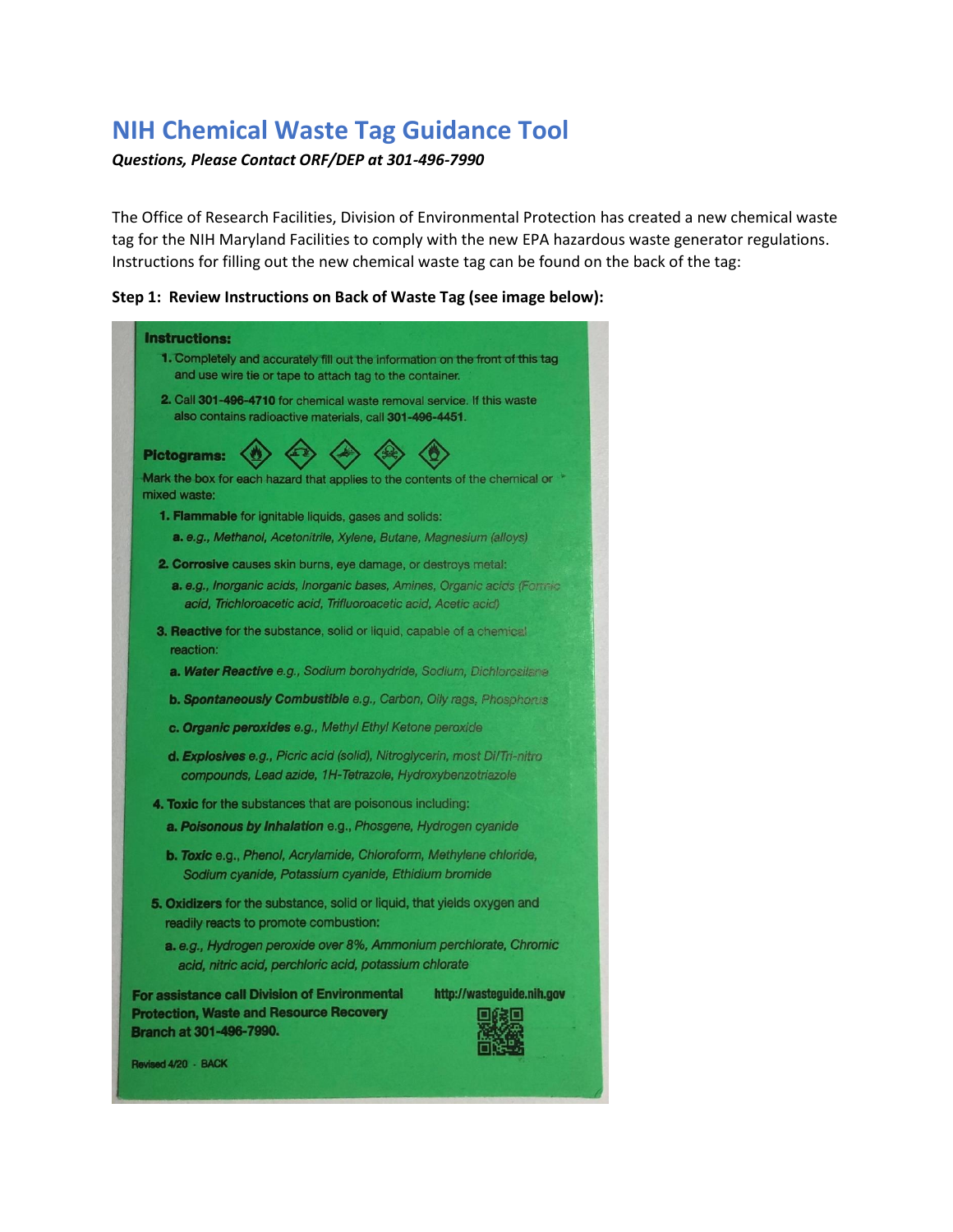#### **Step 2: Fill out Chemical Waste Identification Check Boxes on Front of Tag (image below):**

Choose the applicable chemical hazard labels on the tag (see the front of tag: checkboxes image below). Below is advice to help determine the hazards of the chemical wastes you generate. The new regulations require that you can show to a Maryland Department of the Environment (MDE) or Federal (EPA) inspector how you chose the hazard(s) you checked on the tag. The resources available to identify your waste's hazards are:

- The sds (safety data sheet) of each hazardous chemical that is in the waste container (*Priority Reference*)
- The hazard labels and warnings on the bottles that you used in generating the waste (*Priority Reference*)
- NLM- PubChe[m https://pubchem.ncbi.nlm.nih.gov/](https://pubchem.ncbi.nlm.nih.gov/) (*Priority Reference*)
- Knowledge of the hazards from your research protocols and/or processes
- Testing (pH paper is commonly used to determine whether the waste is corrosive remember, pH paper only works if the waste contains some water)
- Advice you receive from DEP



In addition to these resources, below are examples of various chemical hazard classes and some examples of chemicals that have these hazards. If you are uncertain of the hazards that your waste may have, just check the hazard boxes on the waste tag that you found on the bottles of chemicals that contributed to the waste. If you checked any of the hazard boxes on the chemical waste tag, we are asking you to also check the "hazardous waste" box.

In addition to designating the hazards of the chemical waste you generate in your lab (check boxes on the chem waste tag), **you must also**:

- place your chemical waste containers in spill containment pans, provided by the chemical waste contractor, while they are in your lab awaiting collection.
- provide separate spill containment pans for chemical wastes that have incompatible hazards and could react.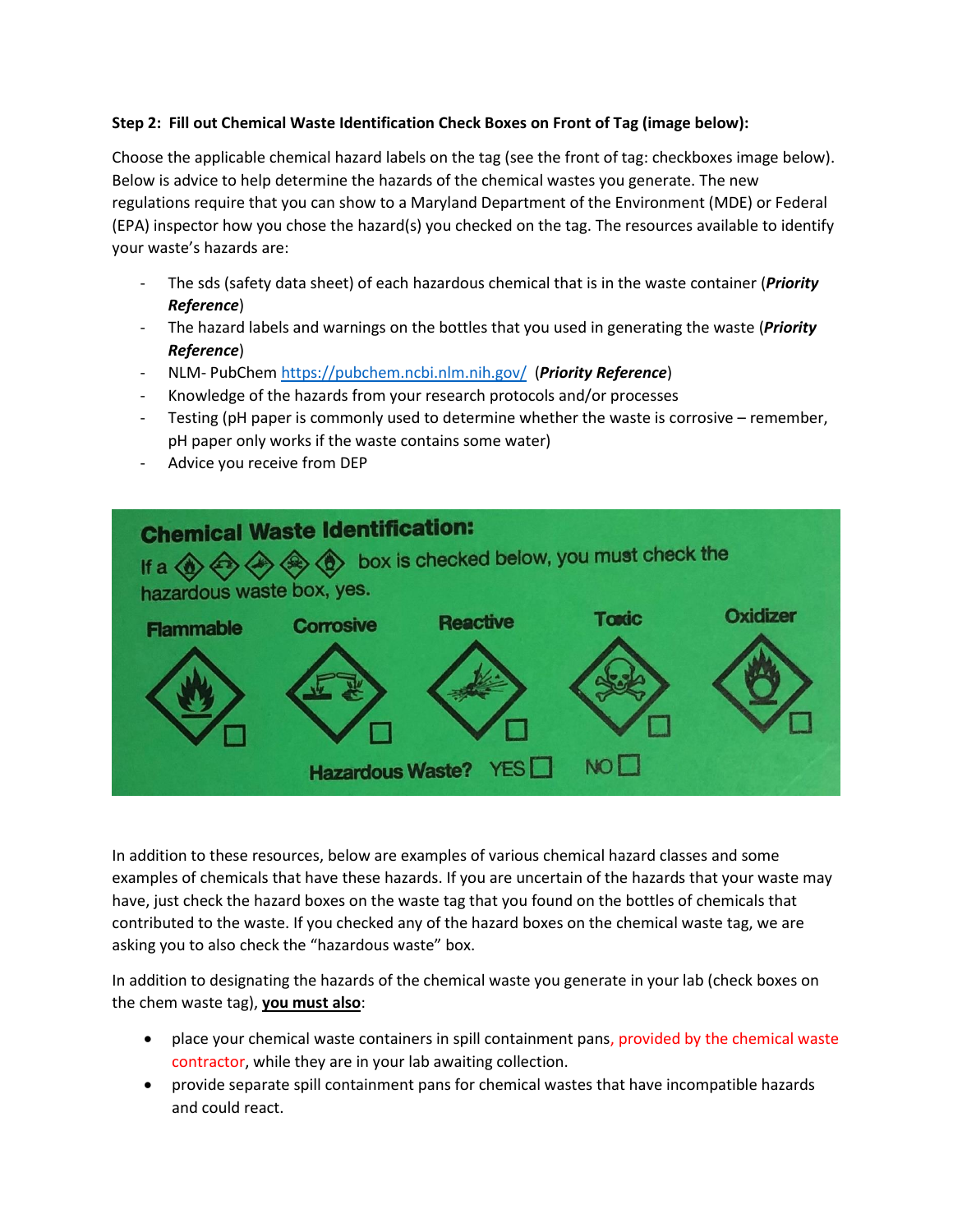Below are examples of incompatible chemicals that should not be stored in the same spill containment pan (or poured into the same waste collection container when accumulating chemical wastes in a container) (See "Incompatible chemical hazards" below)

## **Incompatible Chemical Hazards:**

When storing multiple containers of chemical waste in your lab, including wastes still in their original containers, you need to separate hazards that may react with each other into separate spill containment pans. Here are some hazard classes that should be separated:

- separate acids from bases (possible violent exothermic reaction)
- separate acids from most metals (produces flammable hydrogen gas and the heat to ignite it)
- separate acids from:
	- o cyanides (forms toxic and flammable hydrogen cyanide gas),
	- o sulfides (forms toxic and flammable hydrogen sulfide gas),
	- o azides (may form explosive hydrazoic acid) and
	- o phosphides (may form toxic and flammable phosphine gas)
- separate oxidizers from acids (depending on the acid, may form toxic and/or explosive compounds) (e.g. concentrated sulfuric acid mixed with chlorates or perchlorates form explosive compounds)
- separate oxidizers from organic materials, especially flammable liquids or solids (possible ignition)
- separate oxidizers from metals (may form explosive compounds)
- separate water-reactive chemicals from aqueous solutions (in many cases just the moisture in the air will cause reaction: e.g. metal hydrides, alkali metals and certain metal dusts in moist air will form hydrogen gas and ignite) (halosilanes and acid halides will react with water to form toxic acid gases)

## **Examples of Chemical Hazard Classes:**

#### *Flammable liquids*

methanol, ethanol, isopropanol, acetone, xylene, toluene, ethyl acetate, tetrahydrofuran, ethyl ether, benzene

• **Basic (alkaline) flammable liquids:** flammable amines (ex: triethylamine, diethylamine, TEMED, ethylenediamine, solutions of trimethylamine (pure compound is a gas), pyrrolidine, morpholine, cyclohexylamine, sodium methylate (in alcohol solution), tissue solubilizer (often a hydroxide**/**flammable liquid mixture), etc.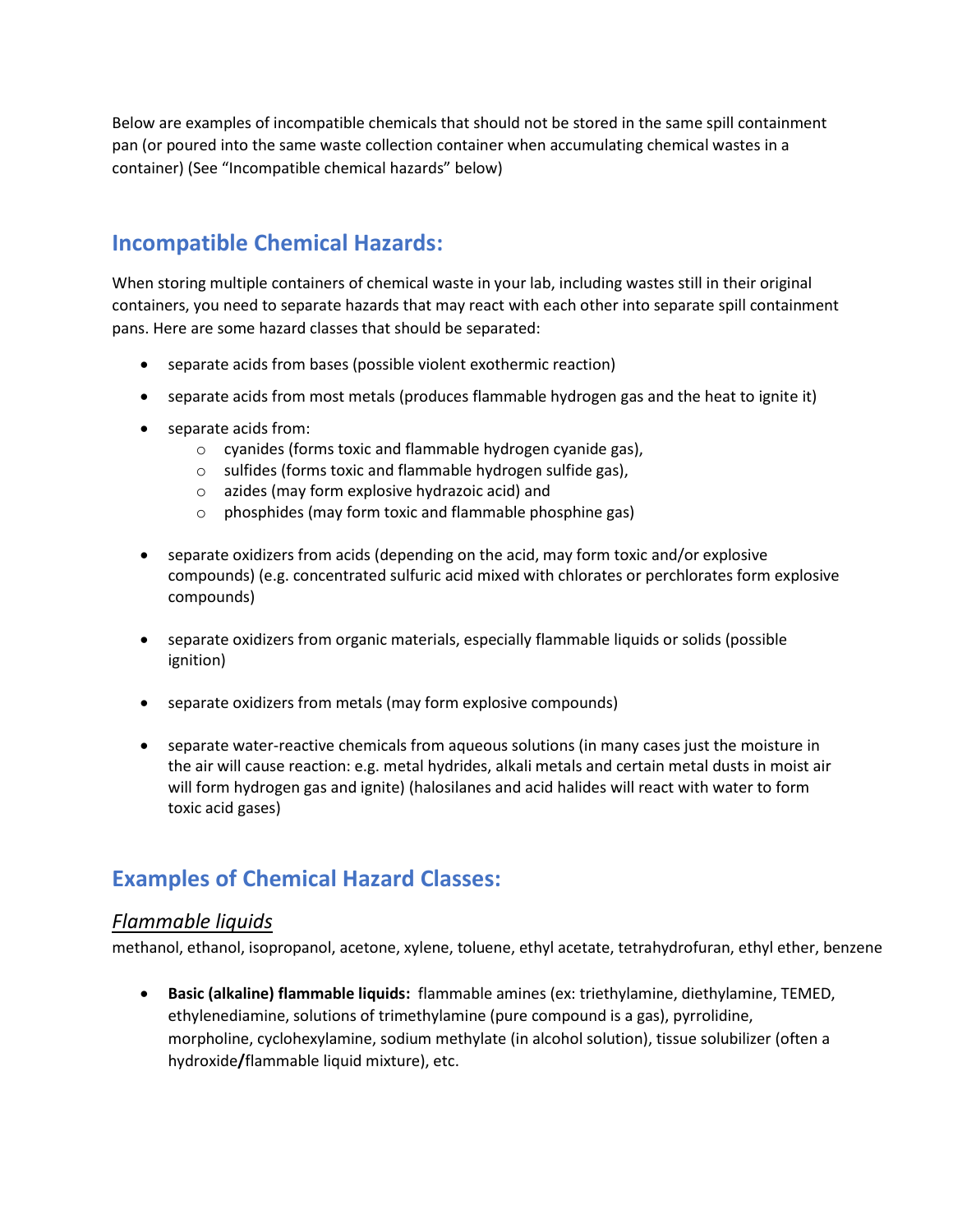• **Acidic Flammable Liquids:** Glacial acetic acid (100%), acetic acid (>80%), acetic anhydride, formic acid (>85%), propanoic acid (100%) (also called propionic acid); mixtures of acids and flammable liquids [ex: methanol (>10%) + acetic acid(>10%)]

### *Corrosives*

- **Organic acids:** the flammable acids immediately above (at concentrations lower than listed above, they are not flammable); also: butyric acid, pentanoic acid, hexanoic acid, Trichloroacetic acid (TCA), Trifluoracetic acid (TFA), etc.
- **Inorganic acids:** hydrochloric acid, sulfuric acid, phosphoric acid, (the oxidizing inorganic acids, like perchloric, nitric, chromic and iodic acid – are oxidizers and should be kept separate from organic materials, including organic acids – see oxidizers, below)
- **Bases (alkaline):** metal hydroxides (ex: sodium, potassium, calcium, or nickel hydroxide, etc.), ammonium hydroxide, non-flammable amines (ex: ethanolamine, tributylamine, etc.)

### *Oxidizers*

Inorganic nitrates, nitrites, permanganates, chlorates, perchlorates, iodates, periodates, persulfates, chromates, hypochlorites, peroxides, perborates (ex: potassium perchlorate, calcium hypochlorite, sodium nitrate, sodium iodate, ammonium persulfate, sodium peroxide)

• **Oxidizing acids:** (in low concentrations may only present a corrosive hazard): Nitric acid, perchloric acid, hydrogen peroxide, periodic acid, chromic acid

### *Poisons (Toxic chemicals)*

[many are in aqueous solution, but they are also available as mixtures or pure compounds]: acrylamide, glutaraldehyde, chloroform, phenol, methylene chloride, stains and dyes, venoms, toxic metals (even at very, very low concentrations, chemicals containing these metals are always hazardous waste: arsenic, silver, cadmium, chromium, mercury, barium, lead, and selenium)

### *Reactives*

(Most of these will be disposed in their original bottles. If they were used in a protocol, they are usually reacted out and not still present a reactive hazard)

### **Pyrophorics** (air-reactive)

- Metal alkyls and aryls, such as RLi, R3Al, R2Zn (e.g.: methyllithium, trimethylaluminum, diethylzinc, phenyllithium)
- Nonmetal alkyls, such as R3B, R3P, R3As (e.g.: triethylborane, trimethylphosphine)
- Phosphorus (white) [careful: when packaged under water, don't store in an area where water reactives are present]
- Metal alkyl hydrides and halides (ex: diisobutylaluminum hydride, dimethylaluminum chloride)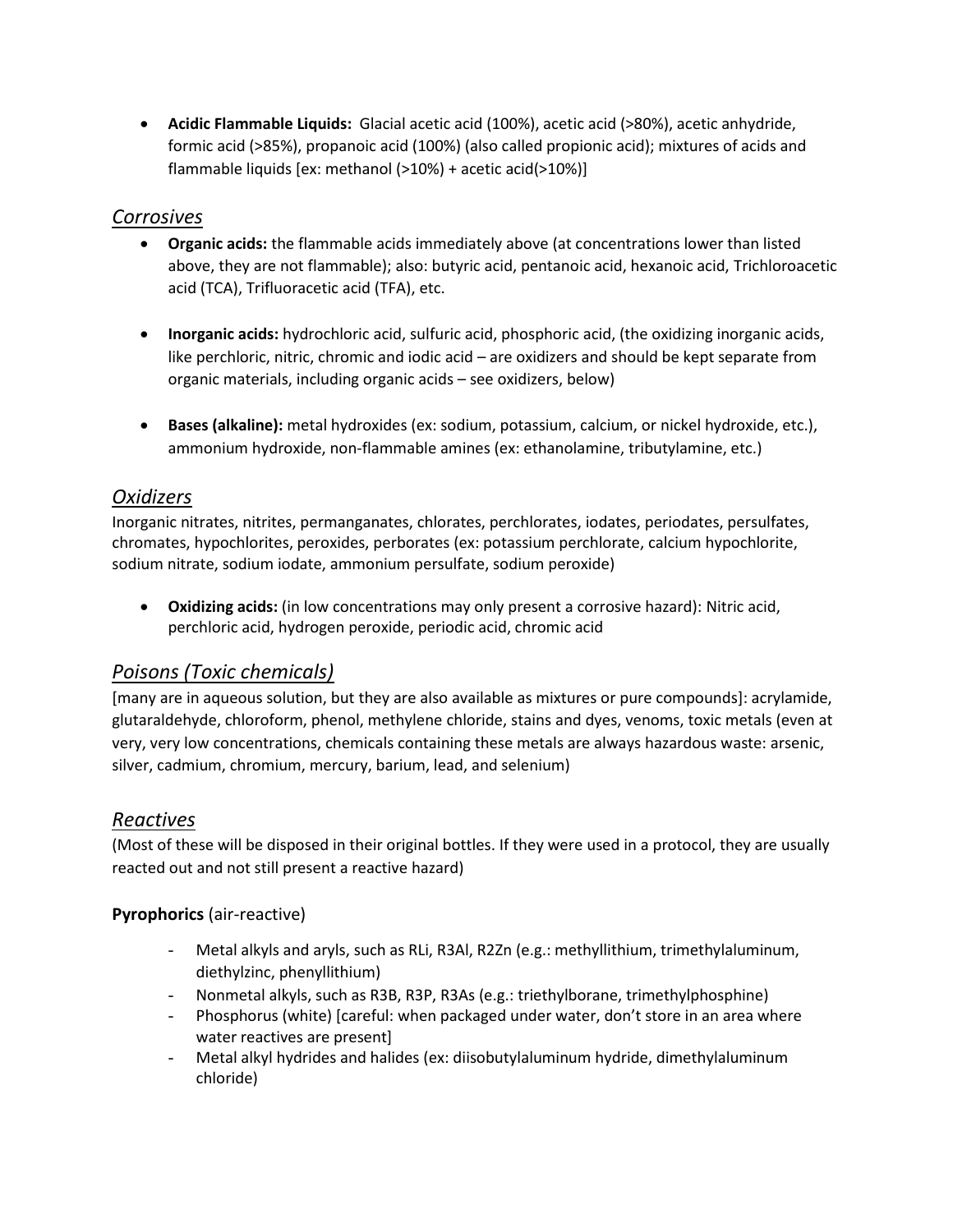- Other pyrophorics: Titanium trichloride, tert-butyl hypochlorite, lithium diethylamide, lithium diisopropylamide, sodium methoxide (sodium methylate), sodium sulfide [anhydrous or with<30% water], Raney Nickel catalyst

**Water-reactives** (can react with the moisture in the air to produce toxic and/or flammable gas)

- Alkali metals (ex: sodium, lithium, potassium)
- Metal powders, such as Al, Co, Fe, Mg, Mn, Pd, Pt, Ti, Sn, Zn, Zr
- Borane complexes (ex: Borane-dimethylamine complex, borane-methyl sulfide complex)
- Carbides (ex: calcium carbide)
- Grignard reagents, RMgX (alkyl or aryl magnesium halides like: phenylmagnesium bromide, ethylmagnesium chloride)
- Metal hydrides and borohydrides (ex: sodium hydride, potassium borohydride, lithium aluminum hydride)

#### **Water reactive acids**

- Chlorosilanes: dimethyldichlorosilane, ethyltrichlorosilane, etc.
- Acid halides: Acetyl chloride, benzenesulfonyl bromide, propanoyl chloride, etc.
- Phosphorous pentoxide (also called phosphoric anhydride, when mixed with water, may boil from the heat generated)

**Cyanides and Sulfides** ("reactive" cyanides produce toxic hydrogen cyanide gas on exposure to acids; "reactive" sulfides form toxic hydrogen sulfide)

- "reactive" cyanides, such as: sodium cyanide, potassium cyanide, calcium cyanide; [most organic cyanides (also called nitriles) are not reactive cyanides; ex: acetonitrile, acrylonitrile]
- "reactive" sulfides, such as: lead sulfide, iron sulfide; [some metal sulfides, when they have low water content, such as sodium and potassium sulfides, are pyrophoric]

### **Non-hazardous or Non-regulated Chemicals:**

- buffers, surfactants, ion exchange resins, alumina, silica, culture media, agarose, albumin, pump oil, non-hazardous salts (ex: sodium chloride, magnesium sulfate, potassium phosphate, calcium acetate), etc.
- [always look for the presence of hazardous toxic preservative compounds in "nonhazardous" products, e.g. mercury or azide salts in buffer solutions]

## **FAQ's**

*Question 1:* Is it a requirement to check either yes or no to the Hazardous Waste question?

*Answer 1:* Yes, all waste containers are identified as hazardous or non-hazardous at the point of generation (Lab).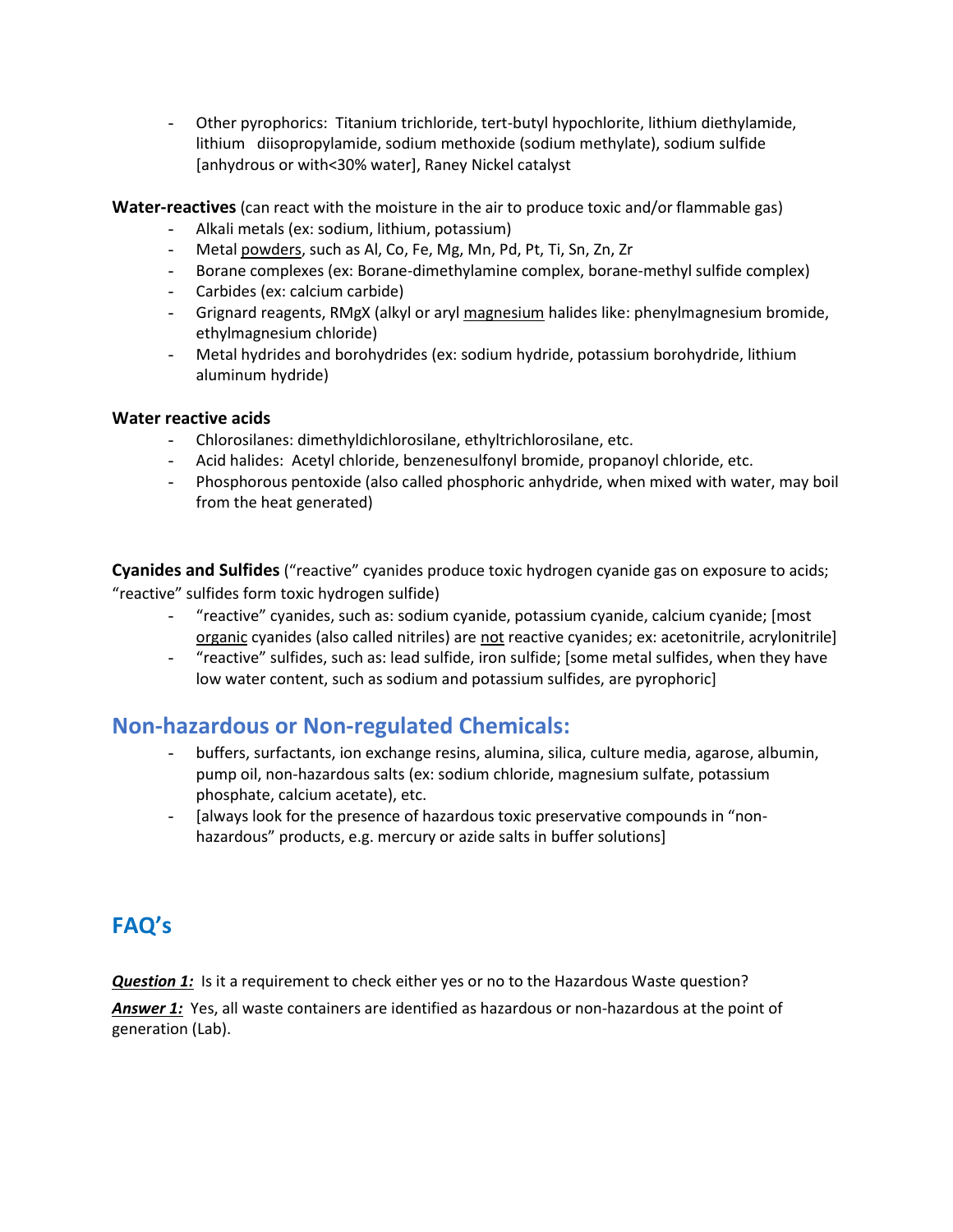*Question* 2: Do the Chemical Waste Identification pictograms apply to waste of all states of matter?

*Answer 2:* Yes, a cylinder containing Acetylene would require checkmarks for the Flammable pictogram and Hazardous Waste.

*Question 3:* Could a researcher or staff fail inspection for not completing the Chemical Waste Identification section of the tag?

*Answer 3:*Yes

*Question 4:* When should I start filling out the tag?

*Answer 4:* When you first add waste to the chemical waste collection container. Write the names of each chemical added (including volume and concentration) and *check* the hazard pictograms that apply to the chemicals you added, when you add them. If a hazard pictogram is *checked*, you must also check the yes box for "hazardous waste".

*Question 5:* Should I fill out and attach a chemical waste tag to a chemical that is still in its original container, but I want to dispose of it?

*Answer 5:* Yes. Even though the hazard pictogram is almost always on the bottle's label, you still need to write down your contact information and check the "Hazardous Waste" box on the chemical waste tag if the bottle has one or more of the hazard pictograms on it.

*Question 6:* Why are you requesting common chemical formulas, structures or abbreviations not be used?

- Example chloroform = CHCL3.
- Similarly: a common combination for extractions: IAA/CHCL3 = isoamyl alcohol/chloroform; also, TRIZOL = phenol, guanidine isothiocyanate

*Answer 6:* To avoid interpreting various shorthand methods. Identification is critical in shipping hazardous waste. Improper labelling/identification of wastes can lead to injury, property damage and fine(s) for violation of Federal and State laws. Trade names and laboratory procedures/process identifications are not acceptable.

*Question 7:* How is the new tag different than the previous version?

**Answer 7:** Changes to the new tag include: waste pictograms, hazardous waste question checkbox (yes or no), and additional instructions and resources. Outside of these changes, the new NIH Chemical Waste Tags (Beige – government/ Green – contractor) will continue to capture the same information and retain their current shape and size.

*Question 8:* How long can we use the old tags?

*Answer 8:* You can use the older designed tags up until February 1, 2021. Beginning February 1, 2021 and on, only the new tag design will be authorized for use.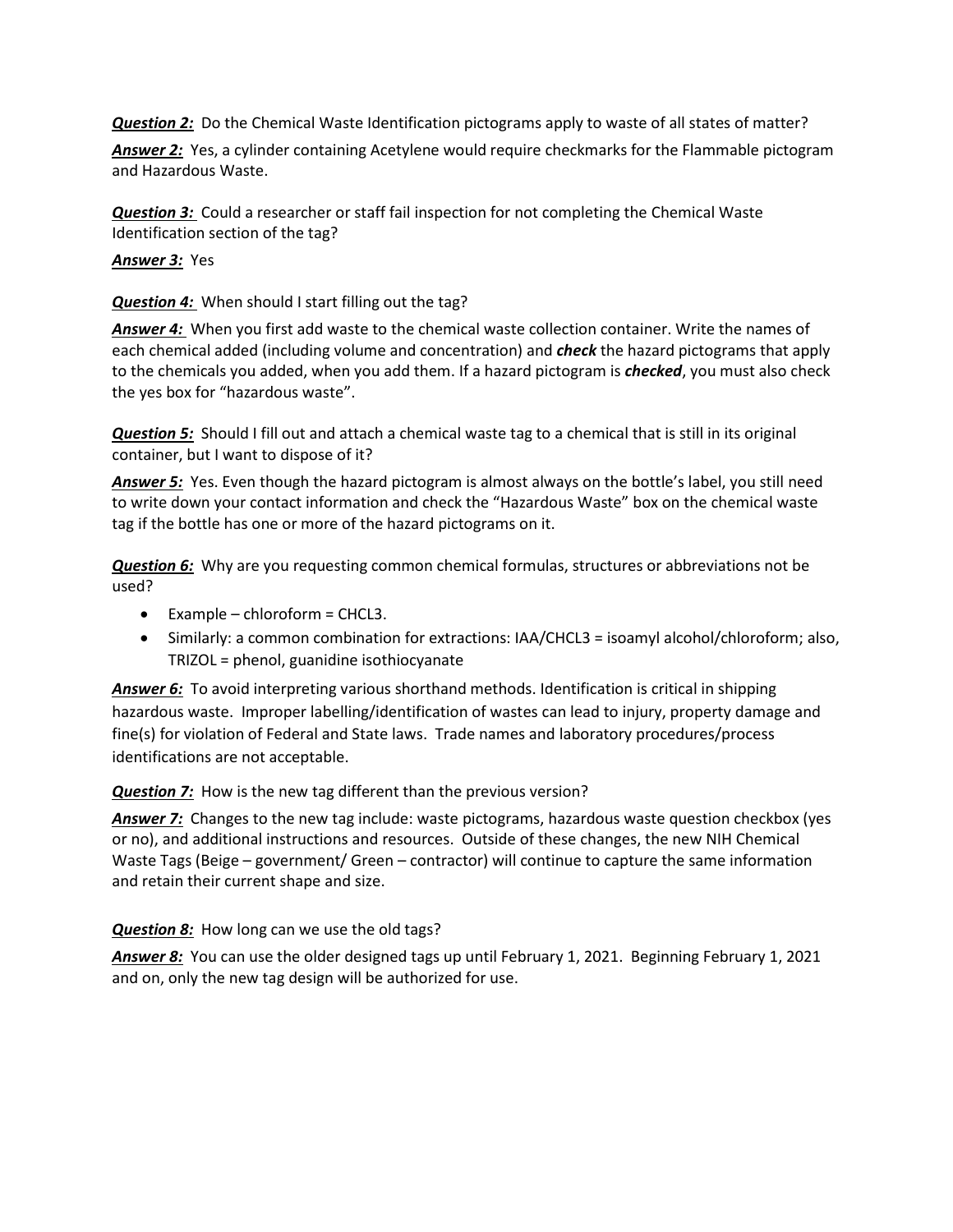## NIH Waste Tag Full Picture Reference:

*Questions, Please Contact ORF/DEP at 301-496-7990*

# *Front Side of Tag*

| <b>NIH CHEMICAL WASTE TAG</b>                                                                                                                                           |  |
|-------------------------------------------------------------------------------------------------------------------------------------------------------------------------|--|
| Print Name/Service Request #: _                                                                                                                                         |  |
| Building & Room#: histitute:                                                                                                                                            |  |
| Accumulation Start Date:<br>*Dispose of all wastes within 60 days from accumulation start date                                                                          |  |
| <b>Chemical Waste Identification:</b><br>If a $\bigotimes$ $\bigotimes$ $\bigotimes$ $\bigotimes$ box is checked below, you must check the<br>hazardous waste box, yes. |  |
| Oxidizer<br><b>Toxic</b><br><b>Reactive</b><br><b>Corrosive</b><br>Flammable                                                                                            |  |
|                                                                                                                                                                         |  |
|                                                                                                                                                                         |  |
| NO<br>Hazardous Waste? YES<br><b>Waste Generation Process:</b>                                                                                                          |  |
| Briefly describe the procedure or process(es) that generated this waste:                                                                                                |  |
| NO <sup>D</sup><br>Are potentially infectious agents present? YES                                                                                                       |  |
| Identify agent(s)                                                                                                                                                       |  |
| Identify any disinfectant(s) added, down below under Cheminaliz                                                                                                         |  |
| Does this waste contain radioactive materials? YES [ ] MOS<br>If yes, also complete and attach a Radioactive Waste Pickup Peccape Cash                                  |  |
| Form 88-35) to the container.                                                                                                                                           |  |
| <b>Katharden Den Jenable</b><br>Chemicals<br>for Values Redsky<br>*DO NOT use chemical formulas, structures, or abbreviations                                           |  |
|                                                                                                                                                                         |  |
|                                                                                                                                                                         |  |
|                                                                                                                                                                         |  |
|                                                                                                                                                                         |  |
|                                                                                                                                                                         |  |
|                                                                                                                                                                         |  |
|                                                                                                                                                                         |  |
|                                                                                                                                                                         |  |
|                                                                                                                                                                         |  |
|                                                                                                                                                                         |  |
|                                                                                                                                                                         |  |
|                                                                                                                                                                         |  |
|                                                                                                                                                                         |  |
|                                                                                                                                                                         |  |
| NIH<br><b>National Institutes of Health</b><br>ning Discovery Into Health<br>Revised 4/20 - FRONT                                                                       |  |
|                                                                                                                                                                         |  |